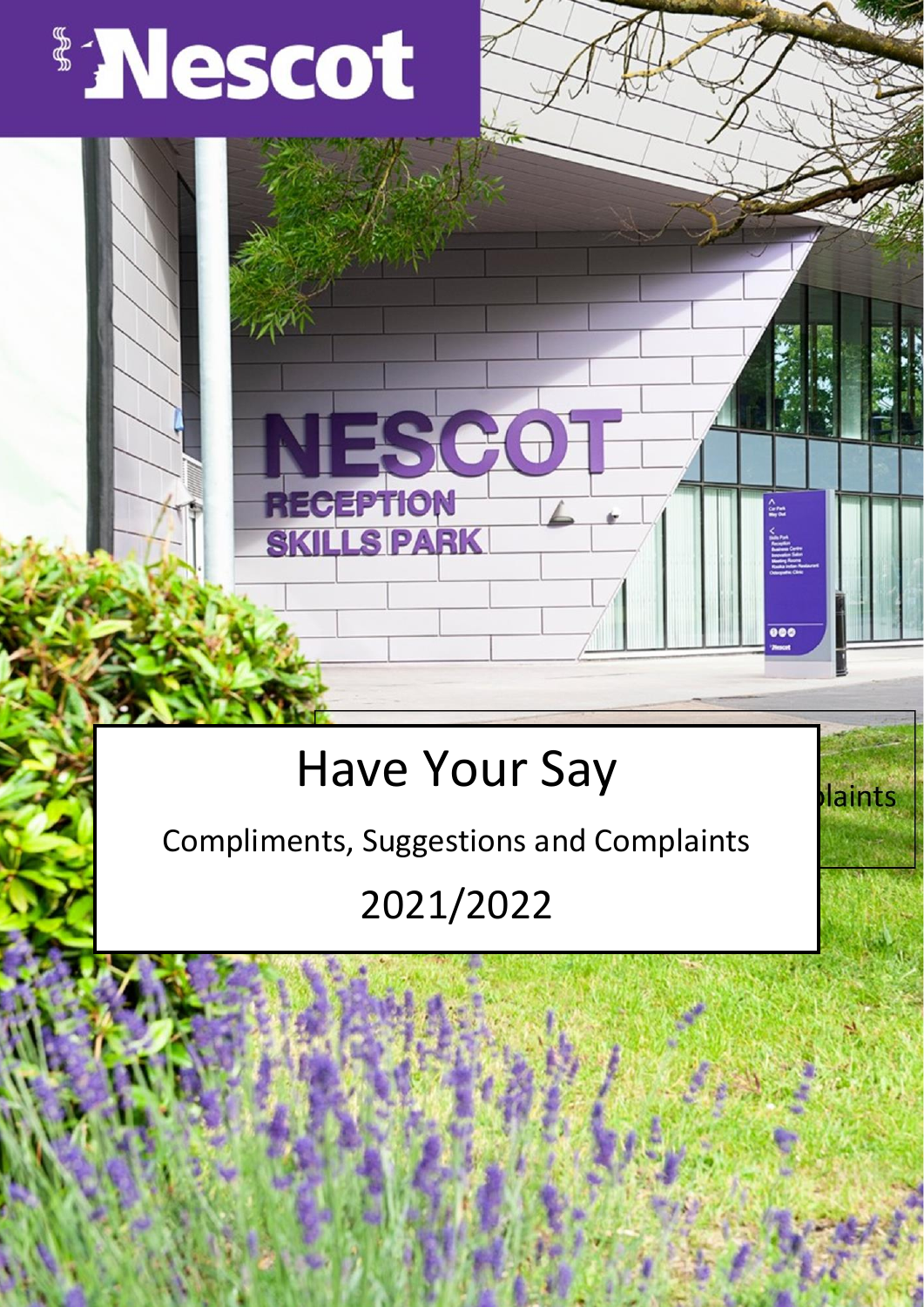## NESCOT is committed to achieving excellence in the delivery of education and training services.

We set high standards for ourselves and seek to meet them.

We therefore welcome and encourage feedback from students and members of the public. Your feedback helps us to make improvements to our services. This document is available in alternative formats upon request.

We welcome 3 types of feedback

- Compliments
- Suggestions
- Complaints

#### **Compliments/Suggestions**

If you wish to comment on the service you have received or suggest how it can be improved, please let us know by emailing [quality@nescot.ac.uk](mailto:quality@nescot.ac.uk)

#### **Complaints**

The Complaints Procedure can be used by anyone (except College Staff, who should raise their concern under the staff grievance procedure) and covers complaints about the services we provide and the treatment you receive whilst in the college. It does not cover complaints about academic assessment, e.g., grades and marks. These are covered by the Academic Appeals procedure (available from curriculum staff or Quality in W63).

#### **Making a complaint**

All complaints will be taken seriously and dealt with quickly. **The complaint should be given in writing via post or email and addressed to the Head of Quality.** If you need assistance in presenting your complaint you can ask your Tutor, Personnel Development Coach, Learning Support Assistant or Head of Department.

They cannot make the complaint for you but can assist you with wording or completing the form.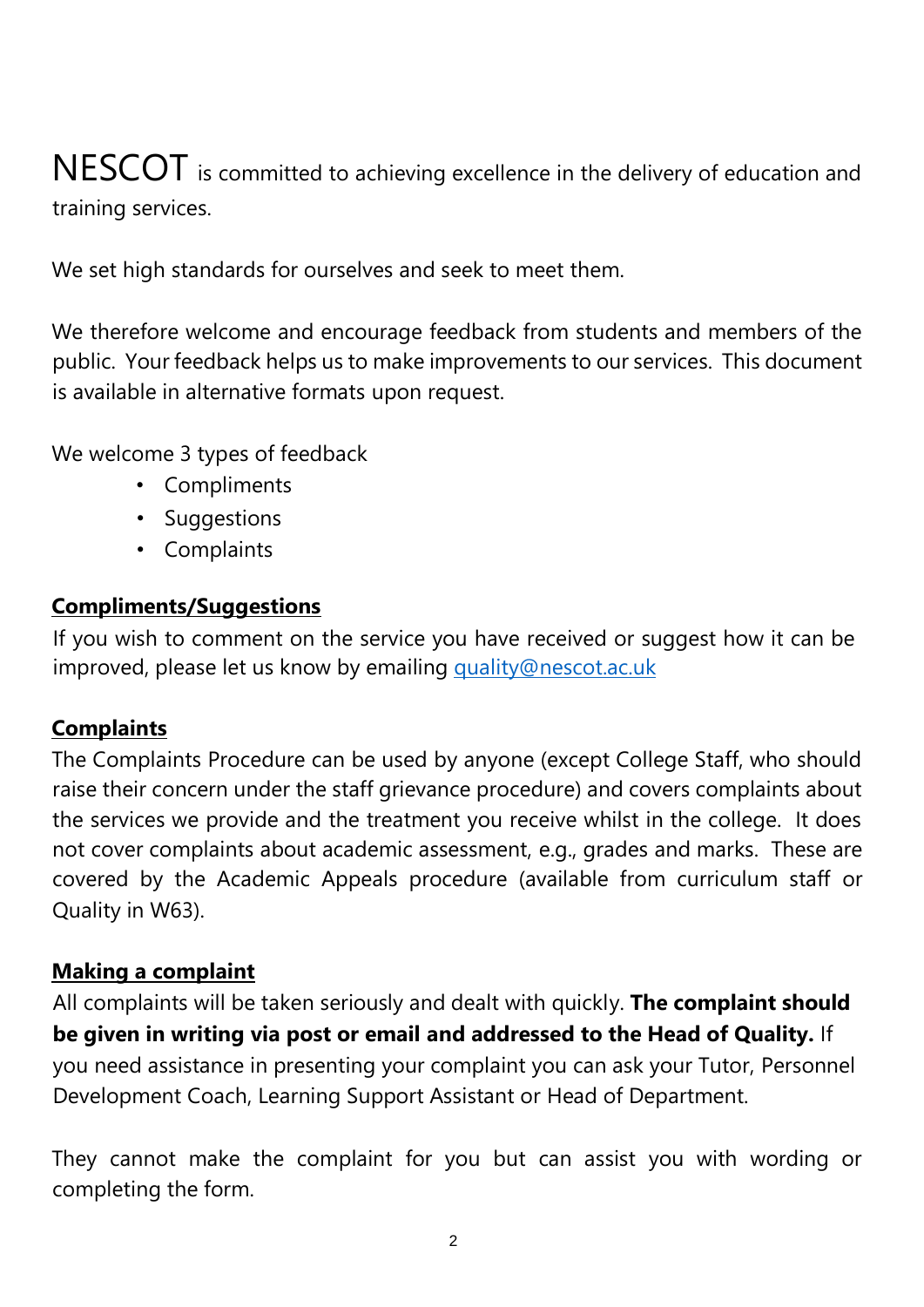## **First Step – Informal Complaint**

If you are dissatisfied with the service or treatment, you receive it is always best to raise the matter immediately with the member of staff you are dealing with. Tell them exactly what you are unhappy about and ask for their help in putting it right. Many problems can be resolved quickly and informally in this way. Please do try to speak with your tutor and or Personnel Development Coach in the first instance.

#### **Second Step – Formal Complaints Procedure**

When making a formal complaint this can be done by letter/email, or by completing the college complaint form in this leaflet. You may also telephone the Quality Department who will record your concerns.

The completed complaint form or letter should be forwarded to the Quality Department or handed to the Receptionist at the main Reception desk.

The process is as follows:

- 1. The complaint will be acknowledged within 5 working days of receipt by the Quality Department.
- 2. A member of our management team who is independent of the service of which you are complaining will fully investigate and report back to the Head of Quality.
- 3. Within 20 working days (where possible) of your original complaint a reply will be sent to you detailing the outcome of the investigation. The reply will state whether the complaint has been upheld and how the college will deal with the matter if your complaint is upheld.
- 4. If you are unhappy with the result of the investigation you have the right to appeal to the Deputy Principal within 5 working days of the date of our reply.
- 5. Appeals must be sent in writing.
- 6. The Deputy Principal will review the complaint and may interview the manager investigating the complaint and / or the complainant before reaching a decision.
- 7. Within 10 working days from the date of your written appeal a reply from the Deputy Principal will be sent to you detailing the outcome.

For Higher Education complaints and appeals please see the separate policy held on our website. Alternatively email [quality@nescot.ac.uk](mailto:quality@nescot.ac.uk)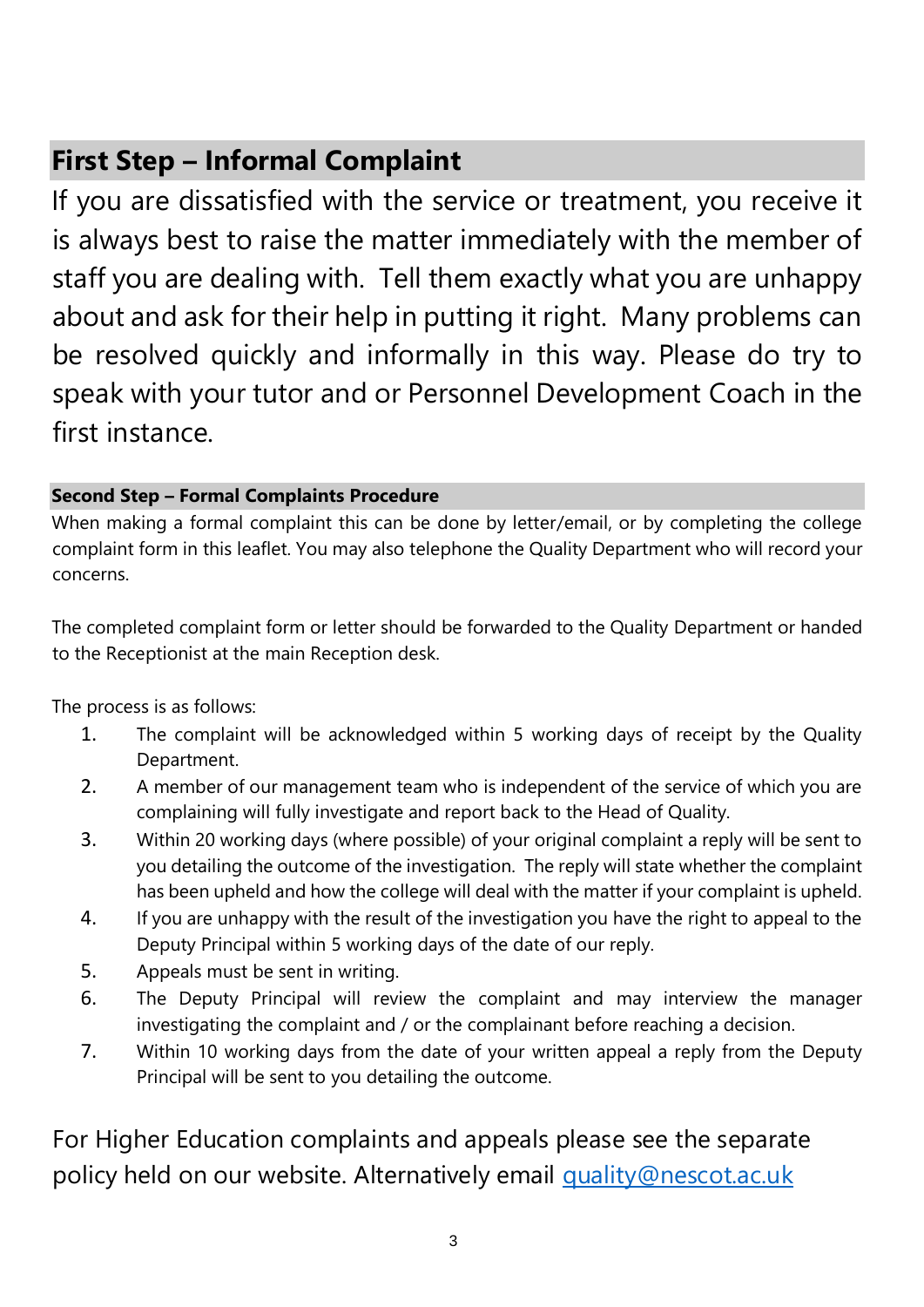#### **Feedback Form: Compliments / Suggestions**

| Name (please print) Mr / Mrs / Miss / Ms / Insert Other                                                           |                                |  |
|-------------------------------------------------------------------------------------------------------------------|--------------------------------|--|
|                                                                                                                   |                                |  |
| If you are a student please give your ID Code, if known                                                           |                                |  |
| If you are not a student or do not know your ID Code, please provide us with your<br>address and contact numbers: |                                |  |
| Address and or email address:                                                                                     |                                |  |
|                                                                                                                   | Postcode ____________________  |  |
|                                                                                                                   | _Mobile ______________________ |  |
| Subject of Compliment / Feedback / Suggestion:                                                                    |                                |  |
|                                                                                                                   |                                |  |
|                                                                                                                   |                                |  |
|                                                                                                                   |                                |  |
|                                                                                                                   |                                |  |

Please continue overleaf if required

Department/Course

For monitoring purposes please complete by circling appropriate:

**GENDER:** Male / Female **AGE:** 16 – 18 / 19+ years **DISABILITY:** Disability / No disability **ETHNICITY:** Asian or Asian British- Bangladeshi / Asian or Asian British - Indian / Asian or Asian British – Pakistani / Asian or Asian British – Any other Asian background / Black or Black British – African / Black or Black British – Caribbean / Black or Black British – Any other Black background / Chinese / Mixed White and Asian / Mixed – White and Black Caribbean / Mixed – White and Black Caribbean / Mixed - Any other Mixed background / White – British / White – Irish / White – Any other White background / Any other / Prefer not to say

#### **Please return this form to:**

- **Quality Office Room W63, Nescot College, Reigate Road, Ewell, KT17 3DS.** 

- **Or email this to [quality@nescot.ac.uk](mailto:quality@nescot.ac.uk)**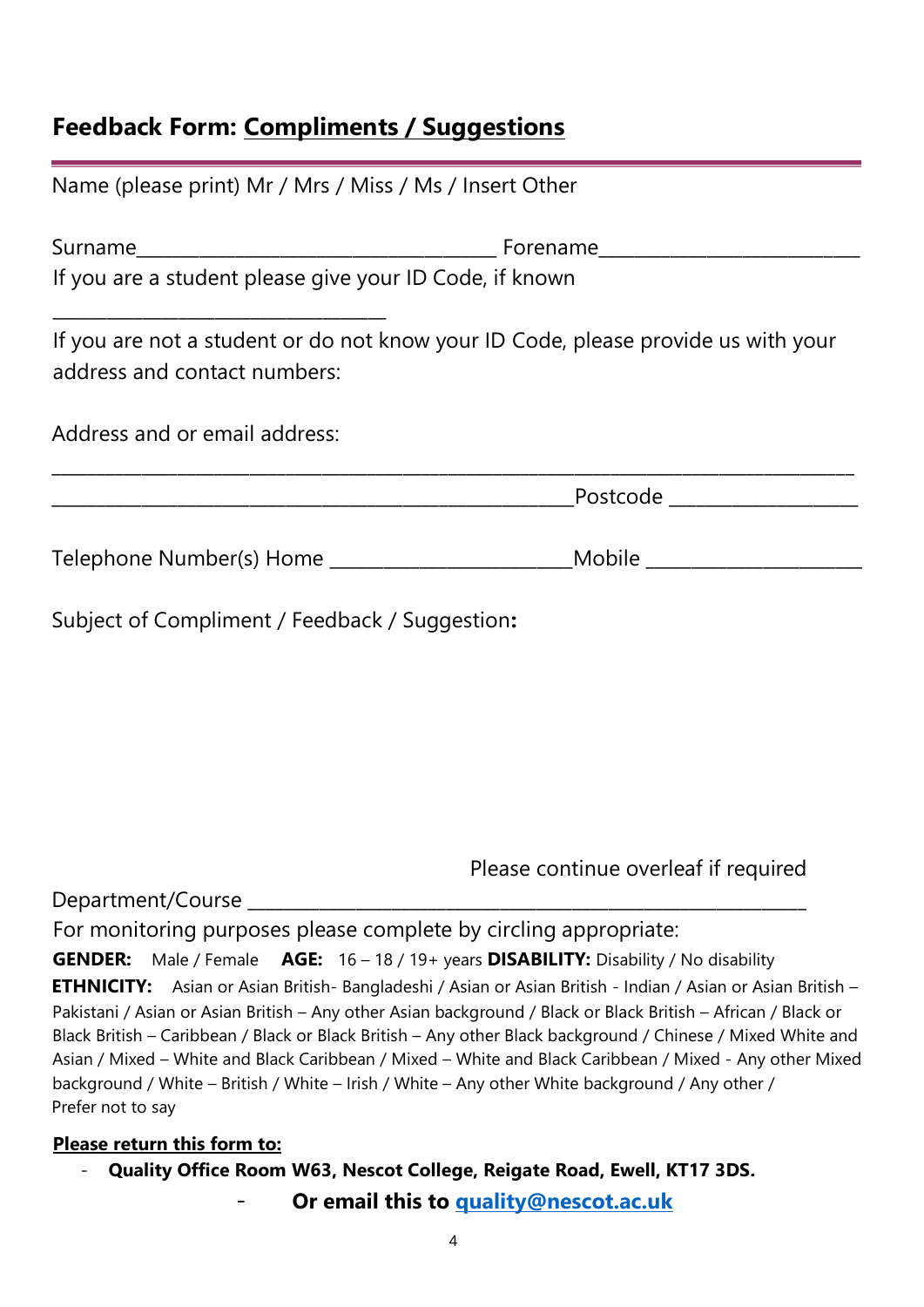### **Formal Complaint Form**

**Have you already tried to resolve this complaint informally with your Tutor, Personnel Development Coach / person involved?** (**See first step on page 3) Yes / No (Please indicate)**

Name of Complainant: \_\_\_\_\_\_\_\_\_\_\_\_\_\_\_\_\_\_\_\_\_\_\_\_\_\_\_\_\_\_\_\_\_\_\_\_\_\_\_\_\_\_\_\_\_\_\_\_\_\_\_ If you are a student please give your ID Code, if known \_\_\_\_\_\_\_\_\_\_\_\_\_\_\_\_\_\_\_\_\_\_\_\_ Home address:

Email address:

Post Code: Telephone Number:

**Please note by completing this form you are making a formal complaint which will be investigated by a member of the Nescot Management Team.** 

Nature of complaint:

**You should include details of dates, time, place and people involved and highlight exactly why you are making a complaint**

#### Please continue overleaf if required

Signed: \_\_\_\_\_\_\_\_\_\_\_\_\_\_\_\_\_\_\_\_\_\_\_\_\_\_\_\_\_\_\_\_\_\_\_\_\_\_\_\_\_\_\_\_\_\_\_\_\_\_\_\_\_ Date: \_\_\_\_\_\_\_\_\_\_\_\_\_\_\_\_\_\_\_\_\_

For monitoring purposes please complete by circling as appropriate:

\_\_\_\_\_\_\_\_\_\_\_\_\_\_\_\_\_\_\_\_\_\_\_\_\_\_\_\_\_\_\_\_\_\_\_\_\_\_\_\_\_\_\_\_\_\_\_\_\_\_\_\_\_\_\_

**GENDER:** Male / Female **AGE:** 16 – 18 / 19+ years **DISABILITY:** Disability / No disability

**ETHNICITY:** Asian or Asian British- Bangladeshi / Asian or Asian British - Indian / Asian or Asian British – Pakistani / Asian or Asian British – Any other Asian background / Black or Black British – African / Black or Black British – Caribbean / Black or Black British – Any other Black background / Chinese / Mixed White and Asian / Mixed – White and Black African / Mixed – White and Black Caribbean / Mixed - Any other Mixed background / White – British / White – Irish / White – Any other White background/ Any other / Prefer not to say

#### **Please return this form to:**

- **Quality Office Room W63, Nescot College, Reigate Road, Ewell, KT17 3DS.** 

- **Or email this to [quality@nescot.ac.uk](mailto:quality@nescot.ac.uk)**